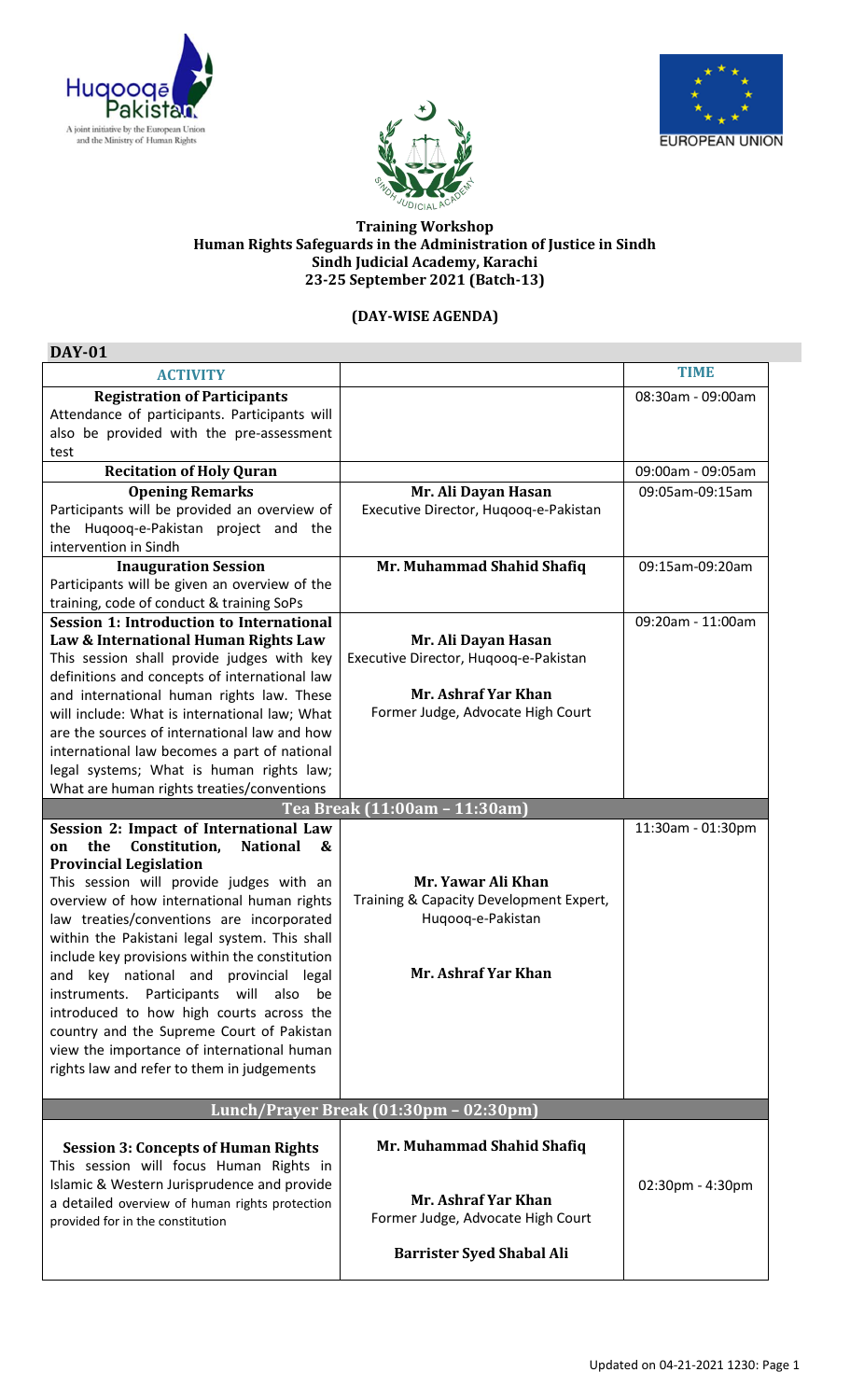| <b>DAY-02</b>                                                                                                                                                                                                                                                                                                                                                             |                                                                                                                                                                                                                                                                                  |                     |  |
|---------------------------------------------------------------------------------------------------------------------------------------------------------------------------------------------------------------------------------------------------------------------------------------------------------------------------------------------------------------------------|----------------------------------------------------------------------------------------------------------------------------------------------------------------------------------------------------------------------------------------------------------------------------------|---------------------|--|
| <b>ACTIVITY</b>                                                                                                                                                                                                                                                                                                                                                           |                                                                                                                                                                                                                                                                                  | <b>TIME</b>         |  |
| <b>Recitation of the Holy Quran</b>                                                                                                                                                                                                                                                                                                                                       |                                                                                                                                                                                                                                                                                  | 08:30am - 08:35am   |  |
| Day 1 Recap:<br>Participants will be given a recap of the<br>thematic areas covered during the first day of<br>the training.                                                                                                                                                                                                                                              | Mr. Muhammad Shahid Shafiq                                                                                                                                                                                                                                                       | 08:35am - 08:45am   |  |
| <b>Session 4: Application of Human Rights</b><br>within the Criminal Justice System of<br>Pakistan<br>This session will provide judges with in-depth<br>training on how human rights is reflected<br>within the criminal justice system. It shall<br>provide judges with the knowledge on how to<br>adopt a human rights approach to: Arrest &<br>detention; Remand; Bail | Ms. Khadija Ali<br>Training and Capacity Development Expert,<br>Huqooq-e-Pakistan<br>Mr. Ali Dayan Hasan<br>Executive Director, Huqooq-e-Pakistan<br>Mr. Ashraf Yar Khan<br>Former Judge, Advocate High Court                                                                    | 08:45am - 10:00am   |  |
| <b>Session 5: Role of Trial Courts in the</b><br><b>Context of Human Rights</b><br>The module shall further provide judges with<br>information on how human rights affects fair<br>trial. Specific importance shall be given to:<br>Proper legal assistance; Dispensation of Justice;<br>Administration of Justice                                                        | Mr. Muhammad Shahid Shafiq<br>Senior Faculty Member,<br>Sindh Judicial Academy<br>Ms. Khadija Ali<br>Training and Capacity Development Expert,<br>Huqooq-e-Pakistan<br><b>Barrister Syed Shahbal Ali</b><br>Human Rights & Criminal Justice, Junior Expert,<br>Huqooq-e-Pakistan | 10:00am -11:30am    |  |
|                                                                                                                                                                                                                                                                                                                                                                           | Tea (11:30am-11:45 am)                                                                                                                                                                                                                                                           |                     |  |
| <b>Session 6: Sensitisation of Judges &amp;</b><br><b>Prosecutors</b><br>will<br>focus<br>session<br>sensitizing<br>This<br>on<br>participants with respect to Gender, rights of<br>disabled persons & children                                                                                                                                                           | Mr. Yawar Ali Khan<br>Training & Capacity Development Expert,<br>Huqooq-e-Pakistan<br>Ms. Khadija Ali<br>Training and Capacity Development Expert,<br>Huqooq-e-Pakistan                                                                                                          | 11:45am - 1:30pm    |  |
| Lunch/Prayer Break (01:30pm - 02:30pm)                                                                                                                                                                                                                                                                                                                                    |                                                                                                                                                                                                                                                                                  |                     |  |
| <b>Session 7: Application of Human Rights</b><br>within the Criminal Justice System of<br>Pakistan<br>This session will provide judges with in-depth<br>training on how human rights is reflected<br>within the criminal justice system. It shall<br>provide judges with the knowledge on how to<br>adopt a human rights approach to: Arrest &<br>detention; Remand; Bail | Mr. Justice Abdul Rasool Memon                                                                                                                                                                                                                                                   | $02:30$ pm - 4:30pm |  |